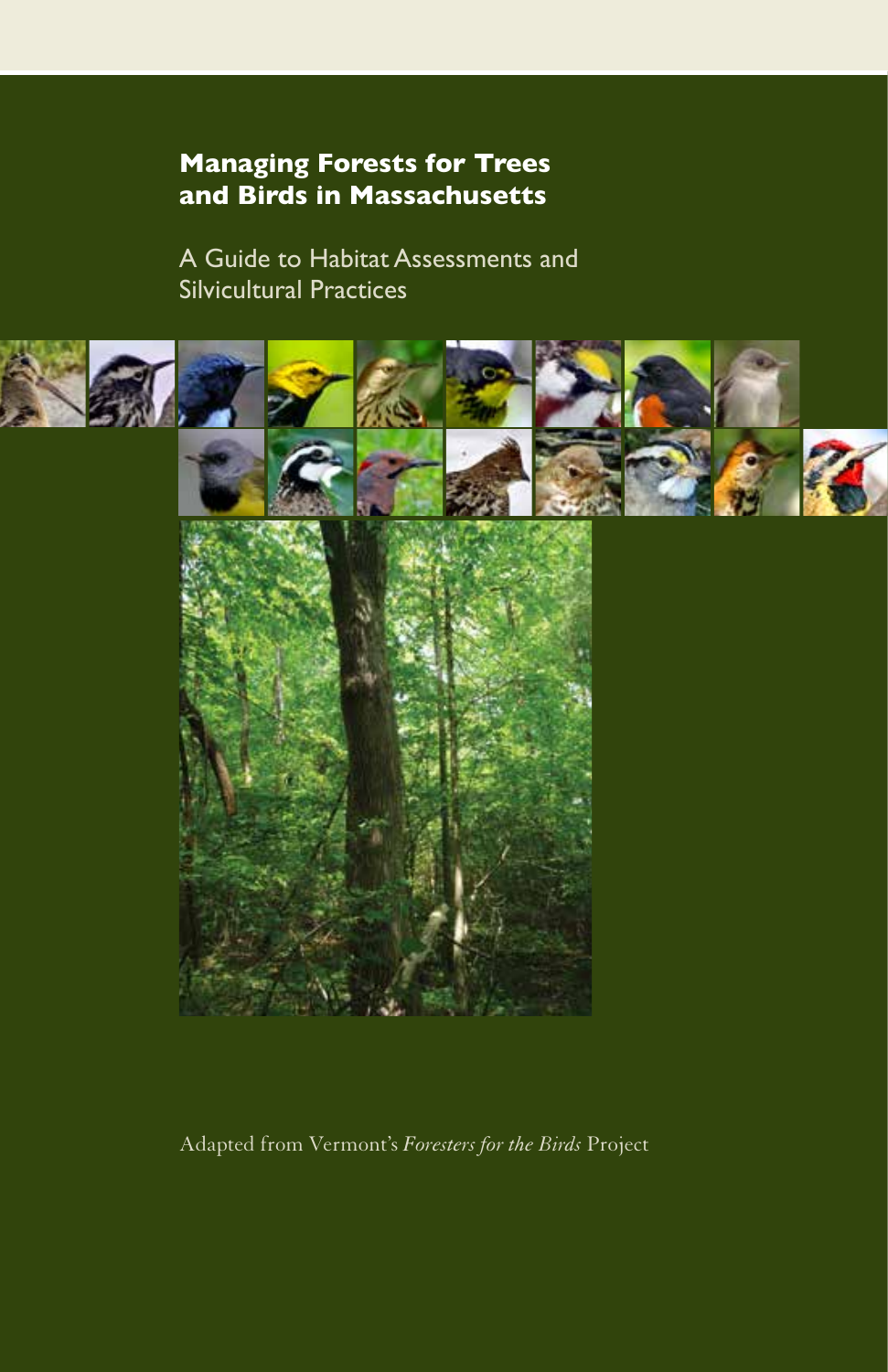#### **Table of Contents**

# **1 Massachusetts Forest Birds**

- **2 Evaluating a Project**
- 2 Step 1: Identify Regional Conservation Needs
- 3 *Atlantic Coastal Pine Barrens*
- 3 *Northeastern Coastal Zone*
- 4 *Northeastern Highlands*
- 6 Step 2: Determine Landscape Condition for Birds
- 8 Step 3: Analyze Stand Conditions
- 14 *Special Considerations for Young Forest Habitat*
- 16 *Adverse Impacts of Deer*
- **17 Making Management Decisions**
- 17 Management Option 0: *Let it Grow*
- 18 Management Option 1: *Low-intensity Harvest*
- 19 Management Option 2: *Moderate-intensity Harvest*
- 20 Management Option 3: *High-intensity Harvest*
- **23 Bird-friendly Best Management Practices**
- **23 Companion Documents and Additional Resources**
- 24 Credits
- 24 Work Cited
- 25 Photo Credits

# **Acknowledgements**

Funding for adapting this publication to Massachusetts was provided through the DCR Working Forest Initiative.

The original project on which this publication was based was supported by the Northeastern Area State and Private Forestry, U.S. Forest Service, and TogetherGreen, a National Audubon program with funding from Toyota.

Thanks to all of the foresters participating in the Foresters for the Birds Program, who provided feedback on the original documents.

# **INTRODUCTION AND PURPOSE**

Massachusetts has more than 3 million acres of forested land, and about 75% of that land is privately owned (*Thompson et al. 2014*). This means that private landowners are positioned to be the most significant contributors to creating and maintaining habitat for forest birds and other wildlife.

Given the scale and rapid pace of development and suburbanization in Massachusetts, our existing forest resources are becoming increasingly valuable to the Commonwealth and our wildlife. Thoughtful management of our undeveloped lands can create forests that work for both landowners and wildlife, help buffer the Commonwealth from the anticipated effects of climate change, and also serve as shelter for species that are at risk of decline.

The nature of this work is continual. Forest composition and structure change over time, and as a stand ages it provides habitat for different wildlife communities. In this document we present the basic principles of evaluating forest habitat for birds, and provide suggestions on how to utilize silviculture in managing for that habitat. We approach silviculture through not only the lens of timber production, but also the lens of forest bird production.

The age composition of forests in Massachusetts is decidedly skewed toward older trees, with only a small percentage of forests younger than 30 years old (Figure 1). The underrepresentation of young forests comes at a cost to the wildlife that depend on them. This cost is reflected by declines in both the range and abundance of many species of young forest specialists across the state. For example, Chestnut-sided Warbler and White-throated Sparrow are two species that rely on young forest patches — and are two species that are declining in the state.

Not all landowners will be candidates for creating young forest habitat, perhaps due to their management goals or property size. Instead, they may want to create mature forest habitats that are beneficial for wildlife. There is a need to improve the understory and midstory structure in much of our older forests, which would enhance the habitat for mature forest birds. Many of these species, such as Wood Thrush and Eastern Wood-pewee, are also declining.

Last, it is important to remember that the goal is to create a diverse, healthy, and resilient ecosystem, and is not solely focused on just birds and forests. Much like the "canary in the coal mine" expression, birds are indicators of ecosystem health (*Niemi and McDonald 2004*). A forest with viable populations of White-throated Sparrows, Ruffed Grouse, or Wood Thrush is a forest that is supporting a large variety of other wildlife species as well.



Figure 1. The age composition of forestland managed by the Massachusetts Division of Fisheries and Wildlife is generally representative of the entire state, with few areas of early successional habitat.

**MASSACHUSETTS FOREST BIRDS** 

More than 200 species of birds breed in Massachusetts every year, and more than 100 of those species nest in our forests. Identifying all species by sight and sound — and knowing their respective habitat associations — is a daunting task, even for experts. To make the connection between forest birds and silviculture practices more clear, we have selected a suite of species for each ecoregion of the state. The birds in these groups, the Focal Birds, were chosen because they:

- Are a conservation priority in the region, or statewide
- Are relatively simple to identify by sight or sound
- Collectively use a wide range of forest types and habitat conditions
- Are likely to respond positively to some common silviculture practices

These species do not occur in our forests alone. Each species is likely to be found in conjunction with other declining species, so management for the Focal Birds will benefit other birds and wildlife.

*Birds with Silviculture in Mind: A Pocket Guide to Focal Birds for Massachusetts Foresters* is a quickreference, full-color look at each of the Focal Birds. It is an essential companion document to this guide.

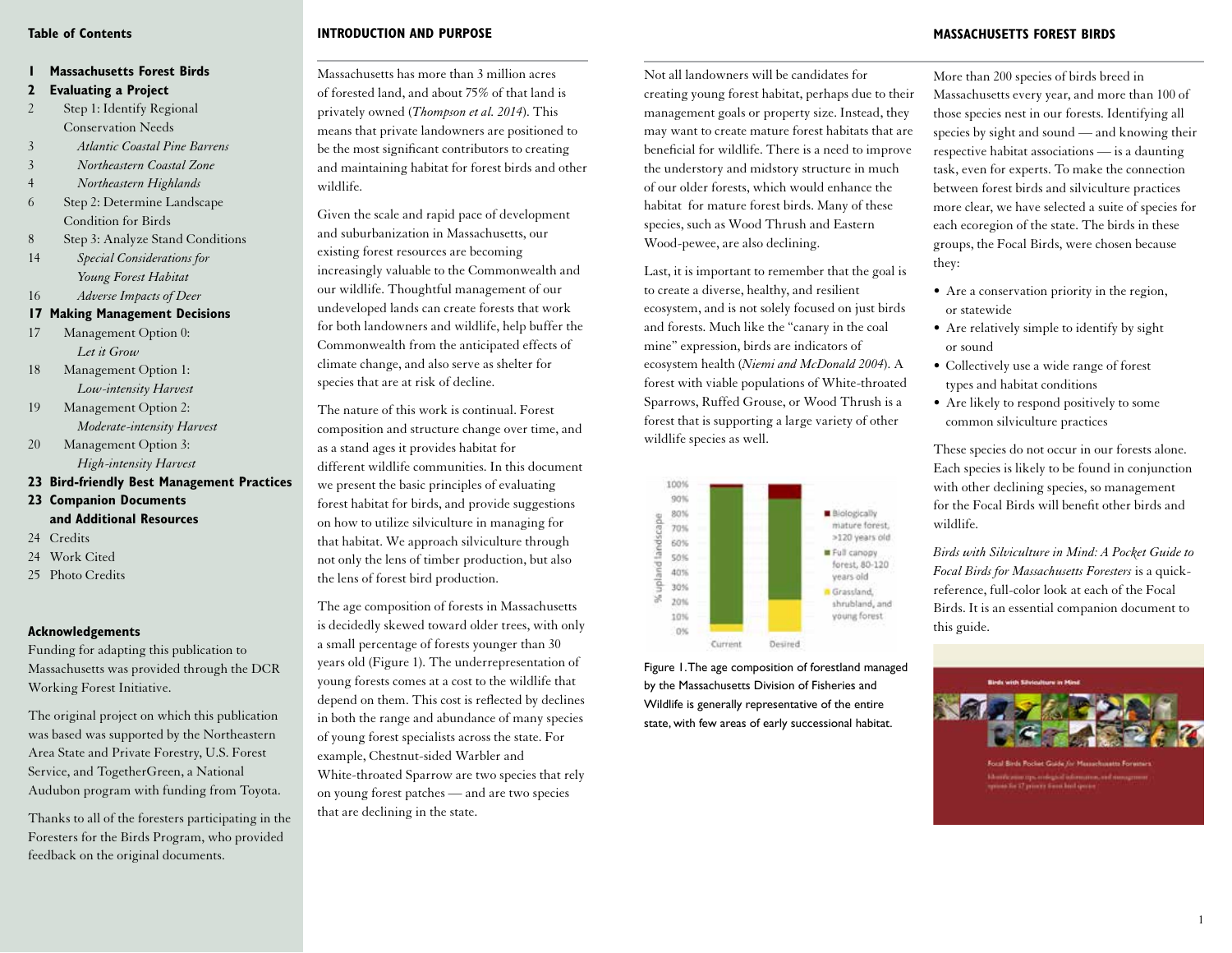Creating a Foresters for the Birds Stewardship Plan is similar to assembling a typical plan, but there is additional emphasis given to creating habitat that will support species in need of conservation. It considers habitat at three scales, going from the largest to the smallest:

- 1. The context of the respective ecoregion
- 2. The landscape surrounding the parcel
- 3. The stand level characteristics

After evaluating the current habitat conditions, work with the landowner to assign and prioritize management activities based on combined timber and bird habitat objectives, and incorporate Birdfriendly Best Management Practices (BBMPs) during implementation (see page 23 for more details).

### **STEP 1**

**IDENTIFY REGIONAL CONSERVATION NEEDS** Massachusetts hosts a broad diversity of natural forest communities across the state. These forest communities are commonly grouped into three ecoregions based on similar forest types, ecosystems, and wildlife communities (Figure 2). Each has a slightly different assemblage of birds, as well as different patterns of human land use:



Figure 2. The three ecoregions of Massachusetts with outlines of municipal borders. Each region has a slightly different bird community and different land use patterns and considerations.

# **Atlantic Coastal Pine Barrens SE** (SOUTHE AST)

Covering Cape Cod, the Islands, and much of Plymouth County, these are forests dominated by xeric site species like pitch pine and various tree oaks. Dense understories of scrub oak and huckleberry are common, and wetlands may contain Atlantic white-cedar. Fire and wind (e.g., hurricanes) have been important disturbances historically, and therefore these forests are considered to be disturbance dependent. Some recommended silvicultural practices mimic this disturbance.

# **Northeastern Coastal Zone**

#### **C** (ce ntral)

Found in central and northeastern Massachusetts, this is perhaps the most heterogeneous region. These forests typically support oak-pine and oak-mixed hardwood stands. Soils are generally acidic and sandy but not xeric. This zone includes the more southern oak-hickory forest type, some elements of the northern hardwood forest, and all variations in between. Along with the Atlantic Coastal Pine Barrens, this zone has a high density of human settlement and cities, and forest birds are highly dependent on the remaining tracts of forest.

### **Northeastern Highlands**

#### **W** (we st)

This region, covering western and north central Massachusetts, contains some of the state's most productive forest soils — particularly in the limestone regions of Berkshire County — as well as some of its least productive sites, like those in the cold, boggy headwater regions where red spruce and balsam fir become significant components. The forests are principally northern hardwoods with varying components of oak and red spruce. A cooler climate, more rugged terrain, and higher elevations are important underlying habitat components in this zone. These forests are productive breeding grounds for a high diversity of birds.



Brown Thrasher and Northern Bobwhite are two important birds that can benefit from some silvicultural practices in the SE ecoregion



Canada Warbler and Wood Thrush are two important birds that can benefit from some silvicultural practices in the C ecoregion



Mourning Warbler and White-throated Sparrow are two important birds that can benefit from some silvicultural practices in the W ecoregion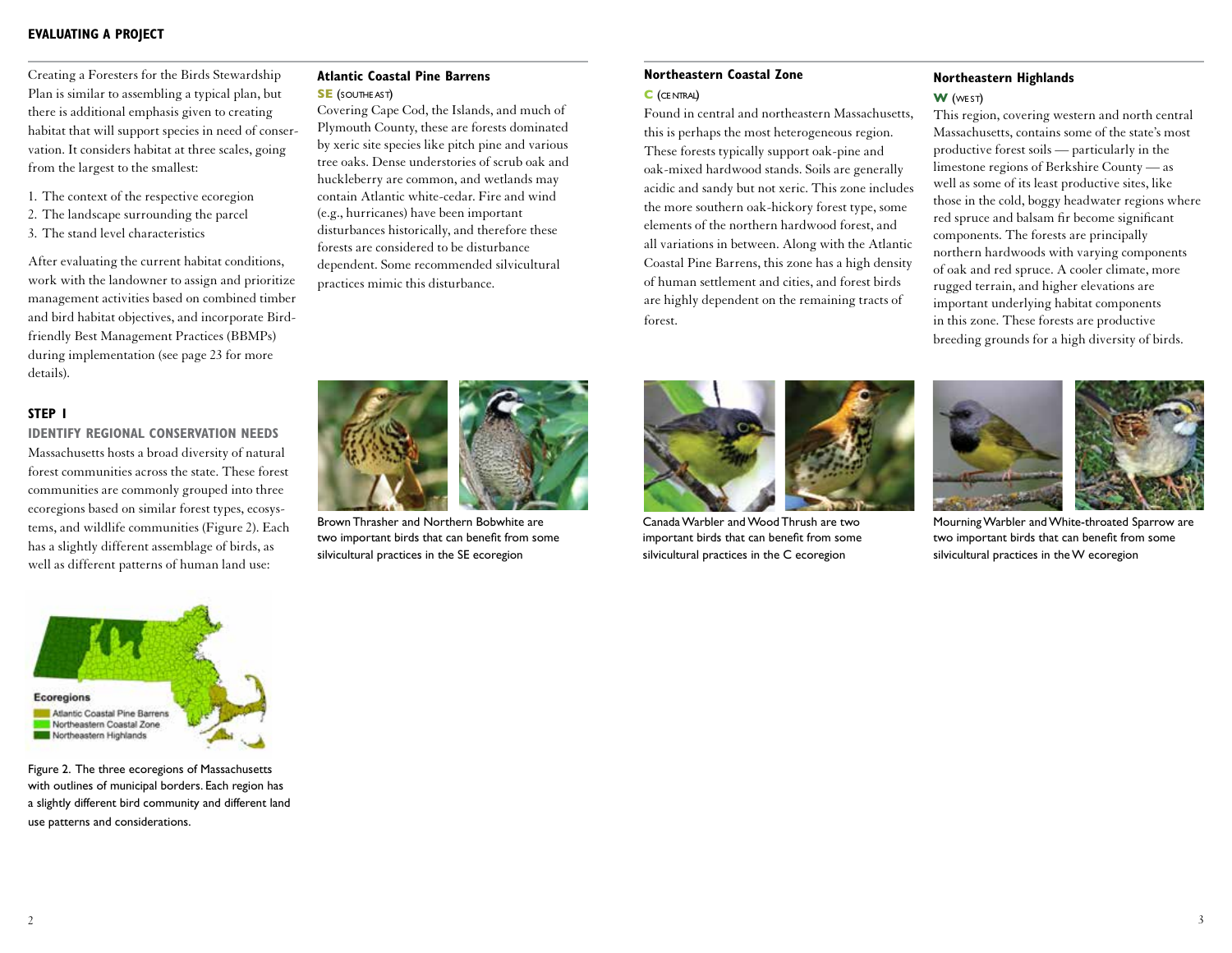When analyzing an ecoregion, consider the following:

- What are the resident Focal Birds (Table 1)? Some species are included in all three ecoregions; others are limited to only one or two. While some species occur statewide, they may only be designated as Focal Birds in one or two ecoregions where they are of particular conservation concern, and will benefit from habitat improvement.
- How densely populated is the region? For example, the Northeastern Coastal Zone and Atlantic Coastal Pine Barrens are more densely populated by humans, resulting in greater fragmentation of forest habitats. The effects of this are discussed in the next section of the document.



|                         | <b>Species</b>               | <b>Regions</b> |   |   |
|-------------------------|------------------------------|----------------|---|---|
| Mature Forest           | Black-and-white Warbler      | <b>SE</b>      | c | W |
|                         | Wood Thrush                  | <b>SE</b>      | c | W |
|                         | Black-throated Green Warbler |                | c | W |
|                         | Black-throated Blue Warbler  |                | c | W |
|                         | Veery                        | <b>SE</b>      | c | W |
|                         | Eastern Wood-pewee           | <b>SE</b>      | c | W |
|                         | Canada Warbler               | <b>SE</b>      | c | W |
| <b>Young Forest</b>     | Eastern Towhee               | <b>SE</b>      | c | W |
|                         | Chestnut-sided Warbler       | <b>SE</b>      | c | W |
|                         | Brown Thrasher               | <b>SE</b>      |   |   |
|                         | Mourning Warbler             |                |   | W |
|                         | White-throated Sparrow       |                | c | W |
| Mosaic of Habitat Types | American Woodcock            | <b>SE</b>      | c | W |
|                         | <b>Ruffed Grouse</b>         | <b>SE</b>      | c | W |
|                         | Northern Bobwhite            | <b>SE</b>      |   |   |
| <b>Cavity Nests</b>     | Northern Flicker             | <b>SE</b>      | c |   |
|                         | Yellow-bellied Sapsucker     |                |   | W |



Human population density in Massachusetts (2010 Massachusetts census)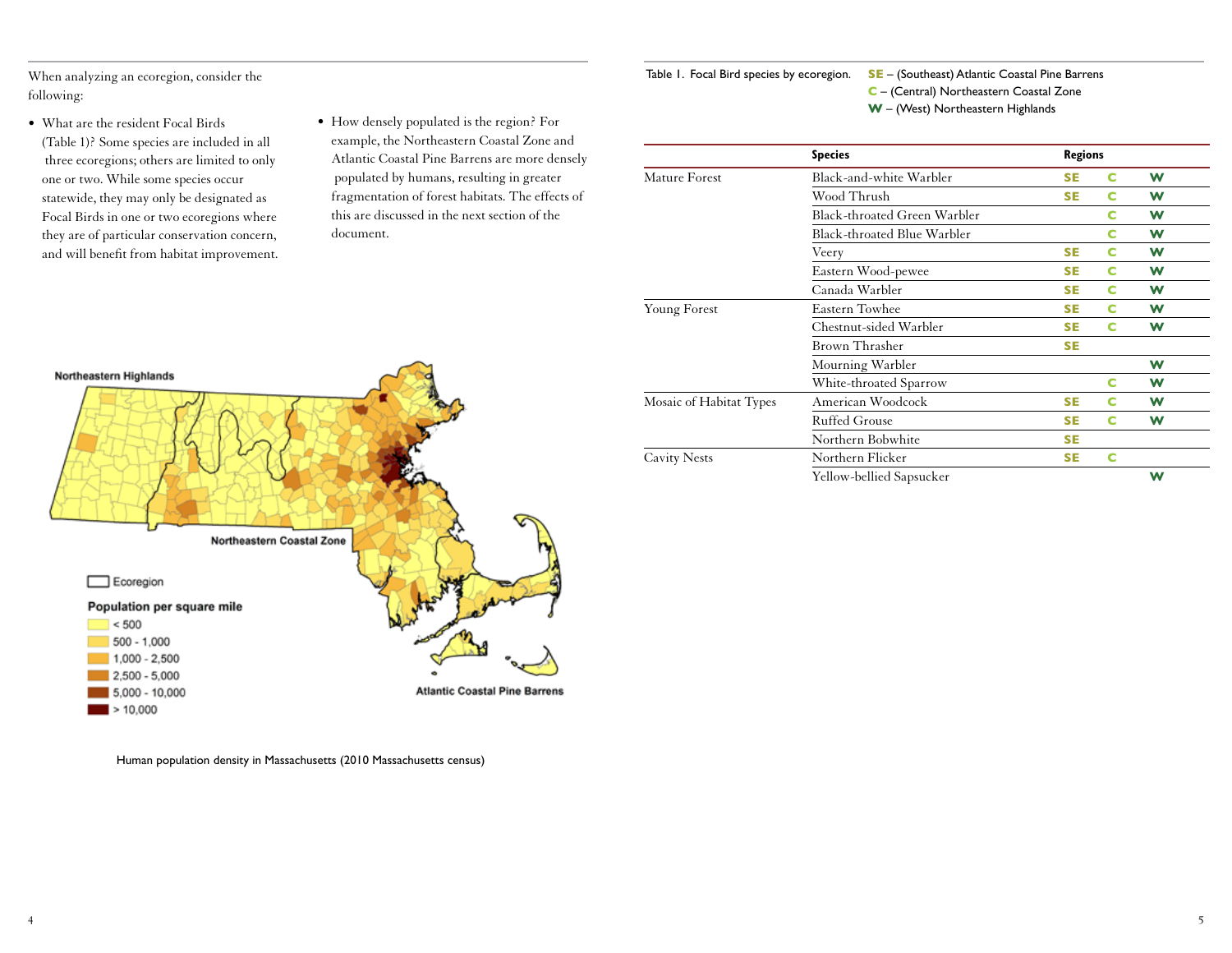# **STEP 2**

# **DETERMINE LANDSCAPE CONDITION FOR BIRDS**

Moving inward from the ecoregion, the next level to consider is the landscape immediately surrounding the property, which can have implications for stand level habitat quality. A rule of thumb for thinking about the landscape from a bird perspective is to consider an area of approximately 2,500 acres. This is about the area of a circle with a 1 mile radius.

Consider the composition (proportion of different land uses and forest ages) and configuration (size, shape, arrangement, and relative positon of different land uses and forest ages) of the landscape surrounding the parcel in question. While landscape conditions are difficult to address through stand level management, examining the existing landscape can help decide what management practices to perform or not perform — and which bird species can be effectively managed for.

A full explanation of landscape effects on habitat quality is beyond the scope of this document. However, some general concepts are described in this section.

#### **Representation of Forest Age Classes**

A landscape of predominantly mature forest punctuated by patches of young regenerating forest will provide a diversity of age classes for species with different habitat requirements. In most cases, a given landscape is lacking early successional habitat. Early successional habitat should exist in both small (<2.5-5 ac) and large (>5 ac) patches, comprising about 10% of the forested landscape (*Litvaitis 2006*).

The long-term goal is to create a mosaic of successional stages across the landscape, while also allowing some forest to naturally mature to true old-growth conditions. This diversity of forest ages, combined with the presence of wetland complexes and riparian areas, will help support all of the Focal Birds.

#### **Amount of Forest Cover and Large Patches**

Large (>1,000 acres) swathes of contiguous forest provide the highest quality habitat for interior nesting birds that reproduce more successfully away from edges and development. Areasensitive species are known to avoid any forest that is within 330 feet from the edge (*Rosenberg et al. 2003*), and instead prefer the inner core of a patch. The minimum size of a forest patch needed to provide high-quality habitat depends on the amount of forest cover in the landscape.

For example, Wood Thrush in a heavily forested landscape (>70% cover) can find high-quality habitat in medium-sized patches (~200 acres). In landscapes with little forest (40% cover), Wood Thrush need patches of more than 350 acres for good habitat. That said, the reported minimum sizes for a particular species should not necessarily be used as management targets generally speaking, the bigger the better.

Other Focal Birds sensitive to patch size include Black-throated Blue Warbler and Black-throated Green Warbler.

# **Proximity of Patches and Surrounding Land Use**

The proximity of forest patches to each other matters too, especially in a fragmented landscape. A bird's reproductive success is often higher in a patch located close to other forest. Also, dispersal movements can occur among patches, where individuals from a growing population (especially young birds) can supplement a declining population, or recolonize a patch where a local extinction occurred. Thus, small isolated patches are less valuable than large patches in close proximity.

The maximum distance for patches to still be considered close will vary by species. For example, the rather sedentary Ruffed Grouse may only move a maximum of 3 miles to appropriate habitat (*Small and Rusch 1989*), whereas highly mobile migratory species can disperse tens of miles between habitat patches (*Tittler et al. 2009*).

Finally, consider the surrounding land uses. A bird will more readily move through a lowintensity residential area with scattered trees than an expansive parking lot.



Wood Thrush nest

**Fragmentation** is an umbrella term used to describe the loss of habitat, leading to smaller patches and increased isolation by areas of dissimilar habitat. A landscape with few forest patches that are isolated by areas of nonforest is considered fragmented. Some of the Focal Birds may not occur in heavily fragmented landscapes. Or, they may be present but unable to find high-quality habitat. Even if you are unable to greatly affect landscape conditions, you can still manage for quality bird habitat at the stand level, as discussed in the next section. This will improve conditions for forest birds in general, and help the species in question to persist in an otherwise less-thanideal landscape.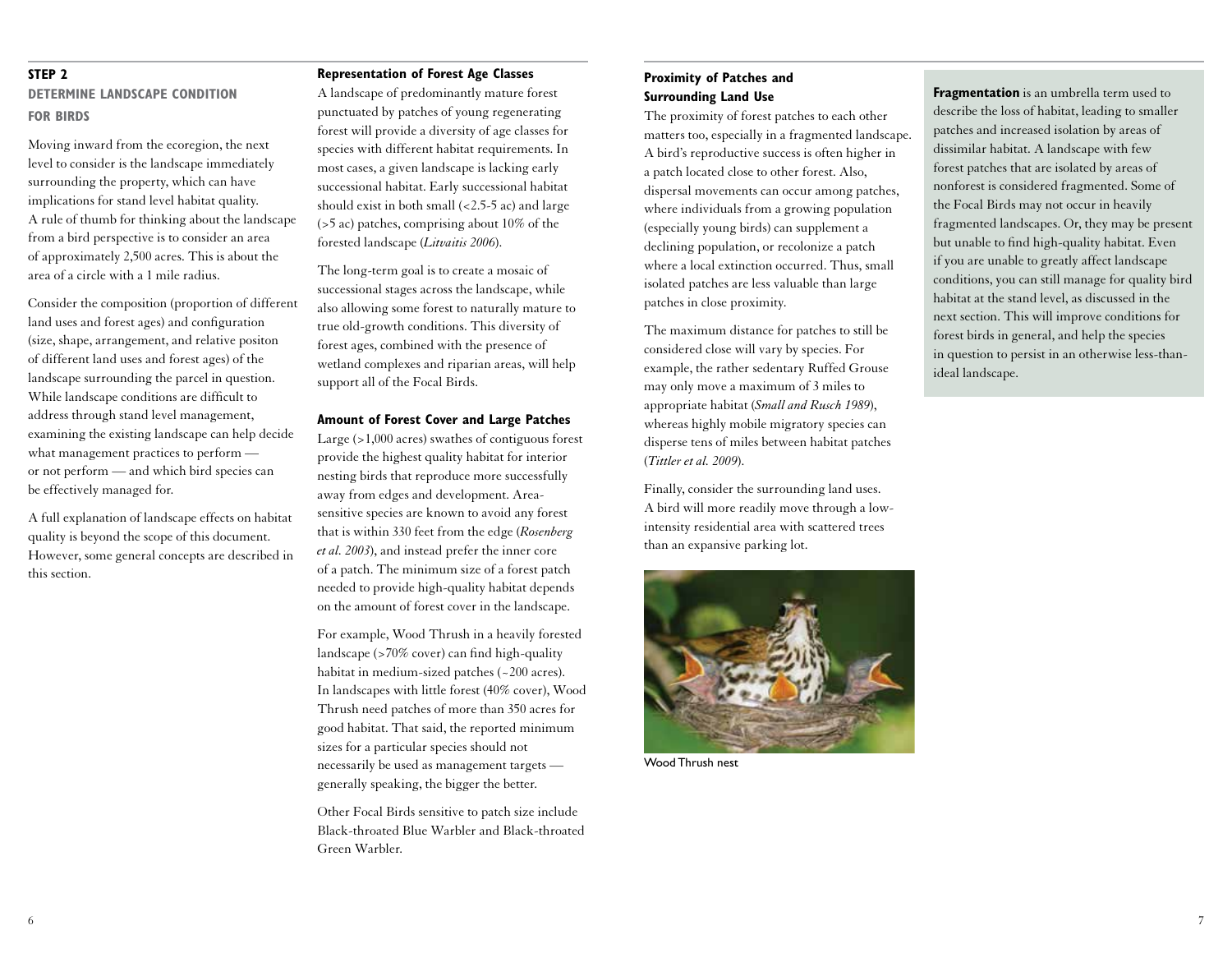#### **STEP 3**

#### **ANALYZE STAND LEVEL CONDITIONS**

Moving further inward from the surrounding landscape, the last thing to consider is the habitat complexity and structure within a stand. A bird's ability to survive and successfully reproduce is related to the presence of specific structural features such as nest sites, food and foraging substrates, singing perches, and cover from predators. The mere presence of a particular species does not necessarily indicate high-quality habitat.

Managing forest conditions to develop appropriate structural features can increase the habitat quality of a stand, and make it more likely that a given species is not only present, but can also successfully survive and reproduce. Of course, not all birds require the same habitat conditions, and it is rarely possible to manage for all species in the same space. Be sure to consult the Focal Birds document when making management decisions for each species or habitat type.

The following habitat attributes are important to keep in mind when managing for mature forest habitat. Special considerations for young forest habitats are discussed on page 14.

#### **Forest Edge**

Birds nesting close to the forest edge face a higher abundance of nest predators and the brood-parasitizing Brown-headed Cowbird (*Chalfoun et al. 2002, Howell et al. 2007*), especially in fragmented landscapes. These and other negative effects of edge can extend 150-300 feet into the forest interior.

Try to minimize the amount of forest edge. Circular forest patches are ideal because they have the least amount of edge relative to area. Square or rectangular patches are the next best configurations. A long, thin strip of forest is the least desirable for birds and other edge-sensitive wildlife. Consider regenerating areas between peninsulas and indentations to improve the shape. Regeneration can also connect smaller patches to form one large forest area.



Adult male Brown-headed Cowbird (left). Brown-headed Cowbird chick with its adoptive Song Sparrow parent (right).

#### **Canopy Composition**

For the purposes of forest bird habitat, a mature forest is greater than 30 feet high, and has a generally closed canopy (>80%) with relatively small gap openings throughout. This favors a suite of mature forest-nesting bird species, including Ovenbird and Black-throated Green Warbler.

When creating gaps with a low-intensity harvest, the diameter should not be more than two times the canopy height. For reference, a circle with a diameter of 120 feet — twice a 60-foot canopy – has an area of ¼ acre. These openings mimic small natural disturbances and create opportunities for regenerating intermediate- and shade-tolerant tree species. Patches can be much larger, say  $\frac{1}{4}$  to  $\frac{3}{4}$  of an acre, when conducting a moderate-intensity harvest.

Regeneration in these openings provides nesting and foraging habitat for birds such as Blackthroated Blue Warbler, Wood Thrush, and Veery. The distribution of these openings may vary, but mature forest conditions should be maintained on the whole.

### **Midstory Vegetation**

Defined as woody vegetation 5-30 feet high, this layer includes understory trees like striped maple and hophornbeam, young or suppressed canopy tree species, and taller shrubs, like witch-hazel. As with the understory layer, locally high stem and foliage densities distributed throughout a stand will provide nest sites, foraging substrates and protective cover. Structure is more important than species composition, though a diversity of species is ideal. While exact preference will vary by species, having coverage in 30%-70% of this layer is desirable.

#### **high function**



**low function**

i ncre as i ng hab i tat qu ali ty

NCREASING HABITAT QUALITY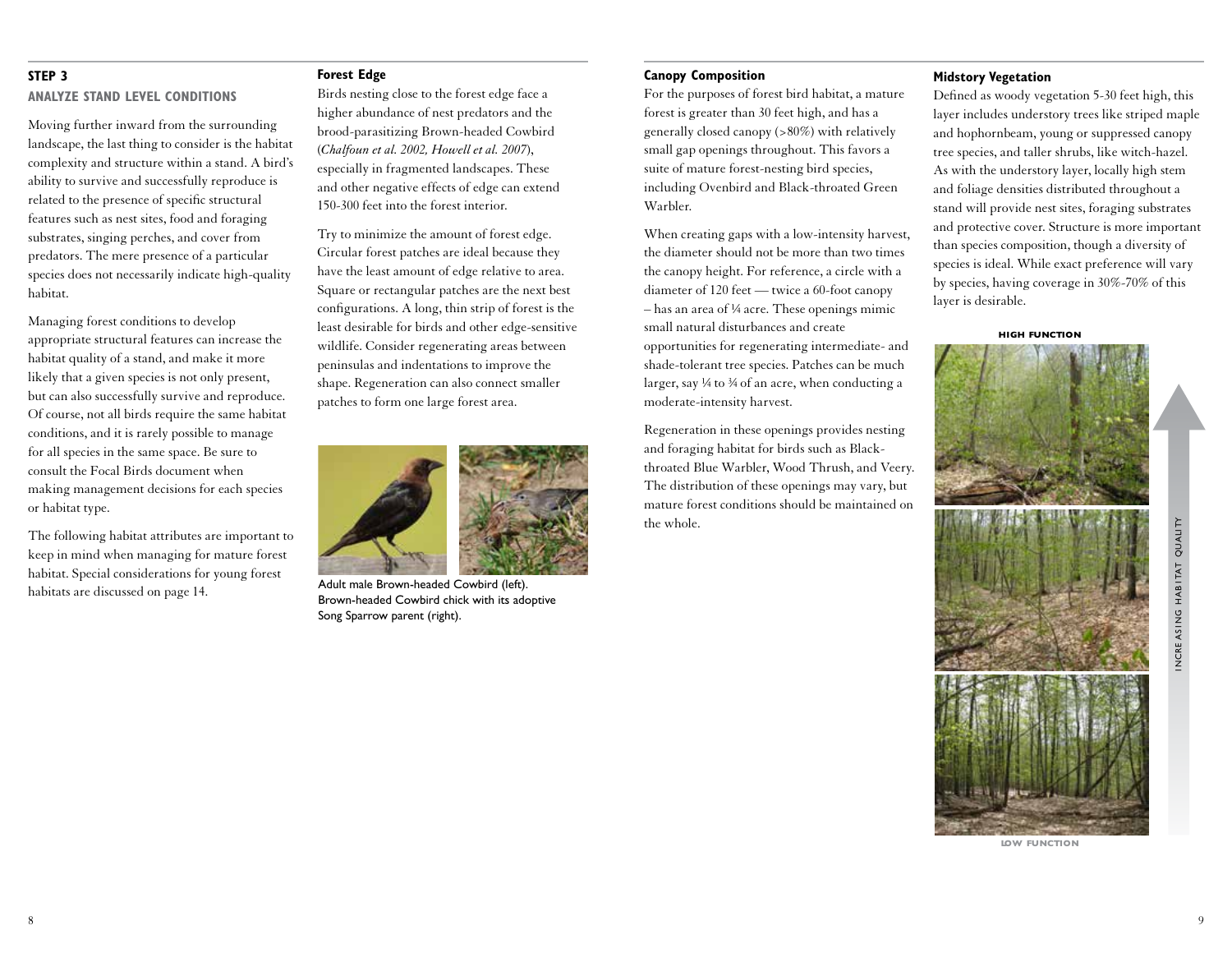### **Understory Vegetation**

For bird habitat purposes, understory is defined as live vegetation 0-5 feet high, including tree seedlings and saplings, shrubs, and herbaceous vegetation. High stem and foliage densities of woody plants in this layer provide nest sites, foraging substrates, and protective cover.

Some birds tend to associate with particular plant species. For example, Black-throated Blue Warblers are known to nest in dense clumps of hobblebush or mountain laurel (*Holway 1991*). However, in general the overall complexity of the understory vegetation plays a more important role than plant species composition (*Hagan and Meehan 2002*).

In many forests across the state, understory is thin or lacking, and enhancing this cover is often beneficial. Well-distributed patches of understory vegetation covering 50%-80% of the stand is desirable. Care should be taken to not disturb existing areas of thick understory, especially near wetlands including small wooded swamps or streams. Canada Warbler relies on nearly impenetrable understory and midstory near wooded streams or swamps. Disturbing that habitat can result in losing Canada Warbler from a site.



i ncre as i ng hab i tat qu ali ty

INCREASING HABITAT QUALITY

**low function**

#### **Soft Mast**

Retain, release, and regenerate soft mast species such as black cherry, serviceberry, and apple. These produce food sources that are especially important in late summer when many species are preparing for a strenuous migration and undergoing energy-intensive molt. *Rubus*  species that dominate openings are also important sources of soft mast for birds. In young forests, and in the understory of mature forests, shrubs like *Viburnum* spp., dogwoods, and blueberries are also desirable.

#### **Non-native Invasive Plant Species**

Consideration, control, and monitoring of non-native, invasive plant species is a management objective for improved habitat as well as a silvicultural objective. When non-native plants are present, strive to locate larger group/ patch openings near already disturbed areas (e.g., agricultural lands) and away from interior sections. Use best practices to prevent spread of non-native invasive plants (refer to *Massachusetts Forestry Best Management Practices Manual).*

Non-native, invasive plants, such as bush honeysuckles, buckthorn, autumn olive, and Japanese barberry, present a variety of threats to forest health in Massachusetts and the Northeast. Although some species of birds successfully use invasive plants as nesting sites and eat their fruits, the fruits generally have low nutritional value (I*ngold and Craycraft 1983*) and the arthropod diversity and abundance on non-native plants is often lower, providing less forage. Also, invasive plants reduce the diversity of other nesting and foraging substrates in forest ecosystems (*Schmidt and Whelan 1999, Ortega et al. 2006*).

#### **Deciduous Leaf Litter**

A thick layer of leaf litter is home to an array of insects, mites, and spiders — the prey of many birds. Some species, such as Veery, Wood Thrush, and Ovenbird, largely forage on the ground, searching the leaf litter for food. Ovenbirds also rely upon a deep layer of deciduous litter for constructing their ground nests. An abundant amount of leaf litter is a few inches thick with few, if any, bare spots on the forest floor.

While pine needles are used as material in nests, a leaf litter of pure needles is not desirable. Instead, the litter should include a large amount of deciduous hardwood leaves. Of course, this will not be this case in a softwood stand, and that's OK.



Ovenbird nest made out of leaf litter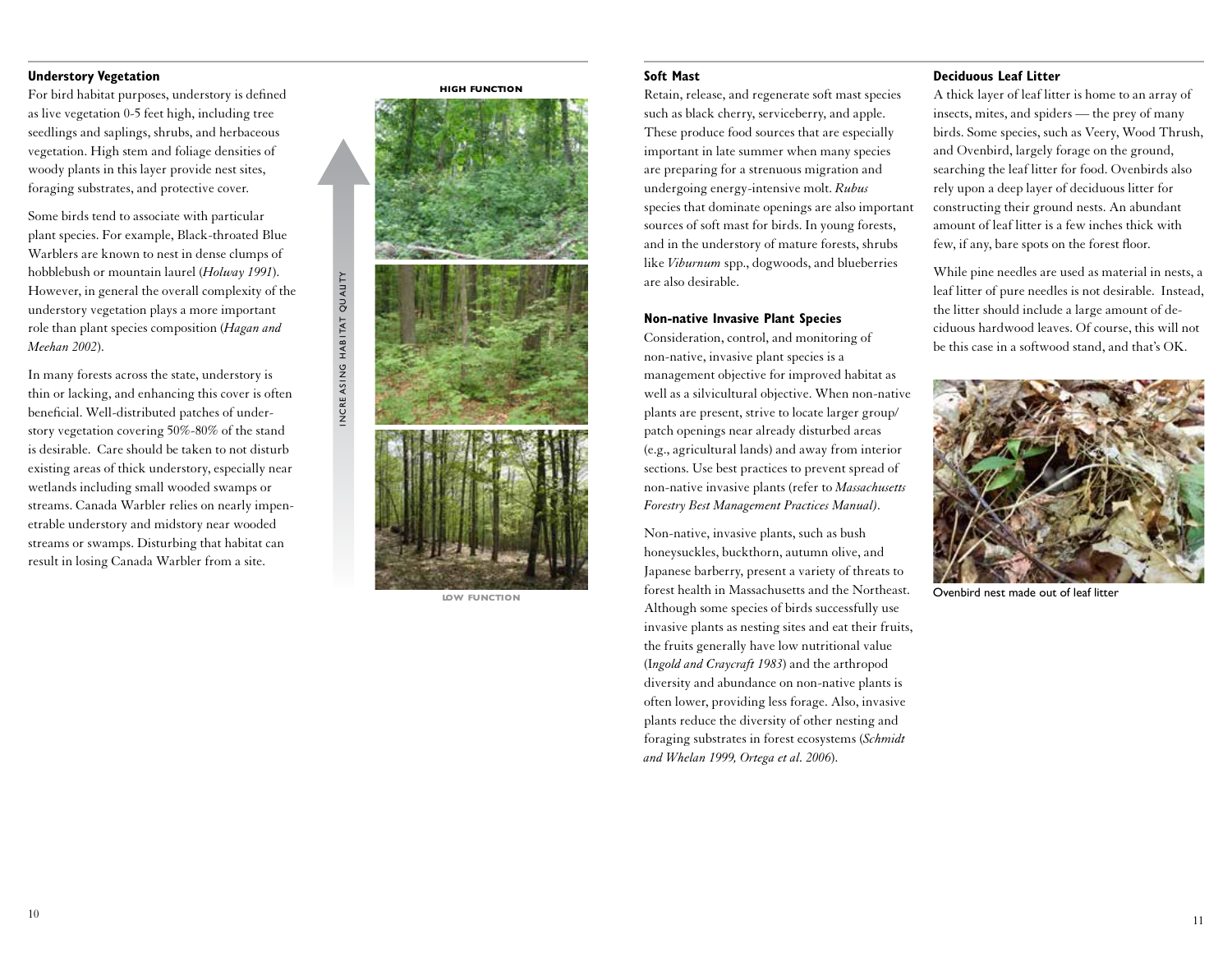# **Coarse and Fine Woody Material**

Coarse woody material (CWM) is defined as downed logs and branches ≥5 inches diameter at the tip, and >5 feet long. Fine woody material (FWM) is composed of limbs and branches <4 inches diameter. Blowdowns and slash are the most common sources of CWM and FWM.

CWM may provide sites for singing and other behaviors, such as the Ruffed Grouse's familiar drumming. Additionally, the decaying wood provides habitat for insects and other arthropods that are a significant part of the diet for many birds.

Maintain a minimum of at least two cords per acre. When possible, leave large cull logs that will remain for long periods of time. Individual pieces of FWM have little value, but when it is aggregated into piles (e.g., slash piles), it can offer perches, nesting substrate, and protective cover for birds like White-throated Sparrow and Veery.

> **high function Coarse Woody Material**



**low function**

#### **Snags and Cavity Trees**

Snags are standing dead or partially dead trees. Snags provide opportunities for nest cavity excavation by Yellow-bellied Sapsucker and Northern Flicker, which may be re-used in subsequent years by other species like Saw-whet Owl. As with CWM, the dead wood creates abundant forage for bole-feeding birds like Hairy Woodpecker and Brown Creeper. Branches on snags may be used as foraging perches and nest sites.

Retain all snags when possible, and strive for a minimum of 5 per acre greater than 10 inches diameter. Consider creating snags by girdling if there are particularly few.

Cavity trees may be alive or dead. Suggested targets for cavity trees are 1-3 trees >18 inches diameter per acre, and 4 in the 12-18 inch range. Managers should strive for a relatively even distribution of snags and cavity trees, as most cavity users are territorial, and clustering snags will result in fewer individuals using the nest holes. Aspen and paper birch make particularly good live cavity trees, as they are frequently chosen for cavity excavation, possibly due to their soft wood and vulnerability to various heart-decay fungi.



Pileated Woodpecker cavity nest with three young

#### **Large Diameter Trees**

Large-diameter cavity trees are critical for larger cavity nesting species including Barred Owls and Pileated Woodpeckers. Some large-diameter (24+" DBH) trees should be present in the forest. Some of these may be financially mature acceptable growing stock (AGS), and others may be senescent or declining unacceptable growing stock (UGS) that may be retained as legacy and wildlife trees. Structurally-sound, large-diameter trees are important stick nest sites for woodland raptors, such as the Northern Goshawk.

#### **Native Species Diversity**

Plant species composition should reflect the range of species that are part of the natural community type. Native species diversity is important for regeneration, overall forest health and resiliency, and for forest birds that tend to select specific vegetation types for foraging or nesting. For example, yellow birch provides preferential foraging substrates for many insect-eating bird species including Blackburnian Warbler, Blackthroated Green Warbler, and Scarlet Tanager (*Holmes and Robinson 1981*).

### **Softwood Inclusions**

Retain softwood inclusions in hardwood stands to provide increased structural complexity and species diversity, as well as varied foraging and nesting opportunities. Such components are particularly beneficial for species such as the Black-throated Green Warbler, Blackburnian Warbler, and Blue-headed Vireo.

### **Water and Wetland Features**

Streams, ponds, and wetlands add to the diversity of habitats available for forest birds. For example:

- Rock- or gravel-bottomed streams within a forest matrix may support Louisiana Waterthrush, a warbler that nests in cavities under steep streamside banks or in upturned roots of a fallen tree over or near water.
- Forested wetland communities such as red maple, Atlantic white-cedar, and hemlockhardwood swamps provide breeding habitat important to Canada Warbler. These forests tend to have a low canopy height and an abundance of ground cover — primarily ferns and shrubs. They also have structurally complex and uneven forest floors with hummocks, rootballs, and downed woody debris that provide concealment for nests and young.
- Shrub-dominated wetlands provide habitat for American Woodcock and Alder Flycatcher.





i ncre as i ng hab i tat qu ali ty

NCREASING HABITAT QUALITY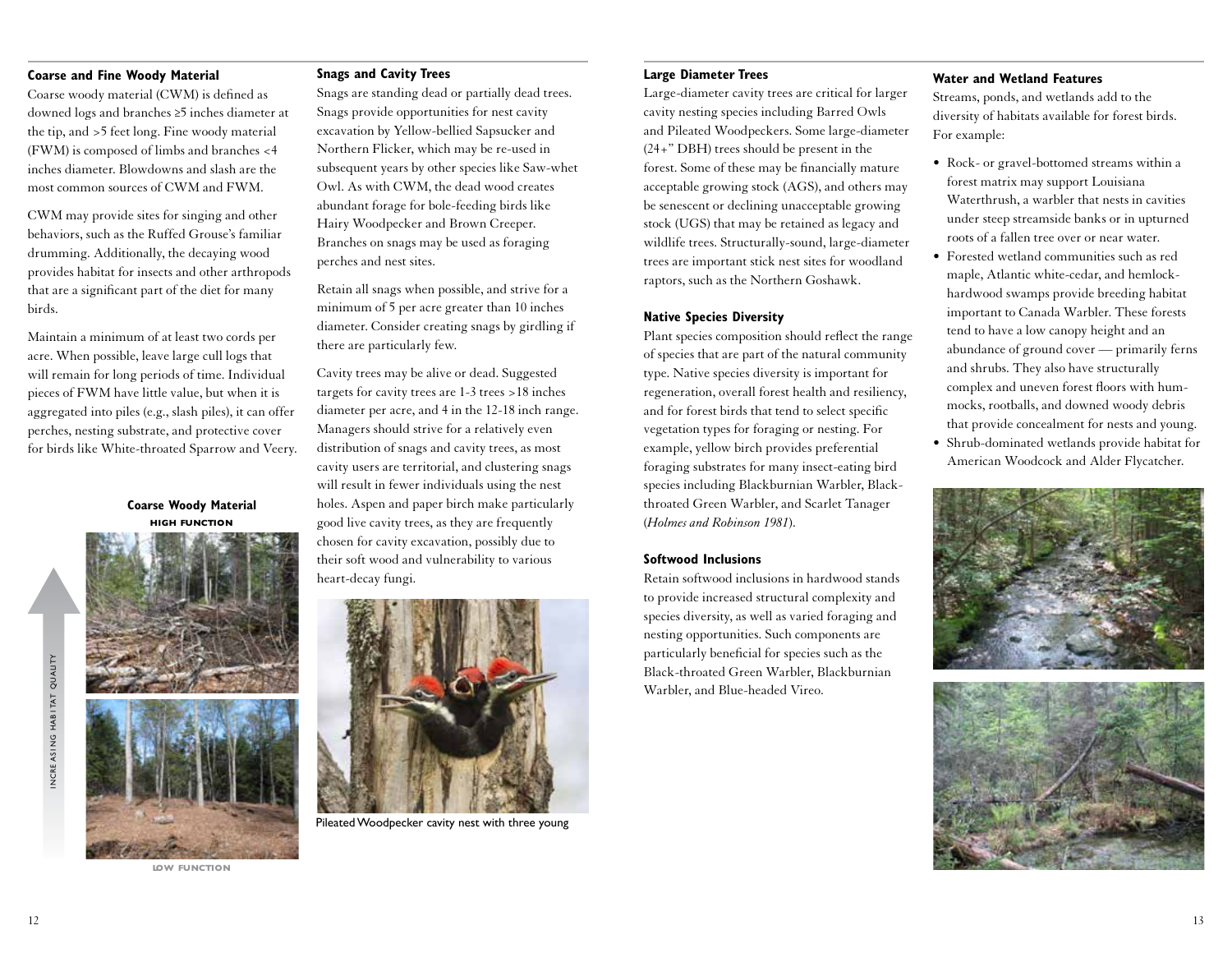# **SPECIAL CONSIDERATIONS FOR YOUNG FOREST HABITAT**

Creating a young forest patch on the landscape is one of the most beneficial actions a forester or a landowner can accomplish for wildlife. Young, regenerating forests are critical for a suite of birds that exclusively use early successional habitat for breeding and foraging. Many of these species have experienced severe population declines, largely due to loss of habitat (*Schlossberg and King 2007*). Additionally, some species that breed in mature forest, such as Black-and-white Warbler and Wood Thrush, move into these areas after the breeding period, but before migrating south (*Anders et al. 1998, Marshall et al. 2003, Vitz and Rodewald 2006*). Finally, early successional habitat is used by many other types of wildlife, like some mammals, reptiles, and pollinator species.

A reasonable goal is to have about 10% of the forest in a landscape in an early successional stage at any point of time (*DeGraaf et al. 1992*). If early successional habitat is lacking in the surrounding landscape, consider creating young forest patches.

For the purposes of bird habitat, a young forest is defined as an area of at least 2.5 acres with dense, regenerating forest, and an open canopy (<30% cover). These young forest habitats are ephemeral by nature, benefiting some bird species for a small window of time as forest succession proceeds for about 15-20 years (Table 2).

Young forest patches of all sizes will benefit birds in Massachusetts, from small 2.5 acre openings distributed throughout a forested matrix, to large openings in excess of 25 acres (*Litvaitis 2006, Askins et al. 2007, Schlossberg and King 2008, Shake et al. 2012*).



Low canopy cover makes this young forest suitable for birds that breed in early-successional habitat.

Staggering the creation of adjacent patches can extend the utility of a site, and the maintenance of young forest should be included in forest and wildlife management planning.

Young forest birds are also sensitive to edge. Create square or circular patches of young forest rather than rectangular or irregularly shaped patches to reduce the amount of edge. Both early successional and mature forest birds (during the post-breeding period) have been found to prefer interior young forest habitat  $(≥ 164$  feet from the edge) compared to edge habitat (*Rodewald and Vitz 2005, Vitz and Rodewald 2006, Schlossberg and King 2008, Shake et al. 2011*).

The previously mentioned concepts of soft mast, coarse and fine woody material, snags and cavities, and invasive plant species apply to both mature and young forest habitats.

Soft edges between mature and young forest openings are also better than abrupt hard edges. Soft edges provide a buffer against predators and Brown-headed Cowbirds entering deeply into the forest, and obscure their view of nesting birds (*Hagenbuch et al. 2012*).

Table 2. Number of years after clearcutting an eastern deciduous forest that breeding, early successional birds first appear, become common, and then decline.

| <b>Species</b>          | <b>First Appear</b> | <b>Become Common</b> | <b>Decline</b> |
|-------------------------|---------------------|----------------------|----------------|
| Ruffed Grouse           | 10                  |                      | 20             |
| Veery                   |                     | 10                   | 20             |
| Northern Flicker        |                     |                      | $7-10$         |
| Chestnut-sided Warbler  |                     |                      | 10             |
| Black-and-white Warbler |                     | 10                   | *              |
| Mourning Warbler        |                     |                      | 10             |
| Canada Warbler          |                     | 15                   | *              |
| White-throated Sparrow  |                     |                      | *              |

*It is assumed that some residual stems (snags and live trees) remain \* Present until next cutting cycle Excerpt of a table from DeGraaf and Yamasaki 2003*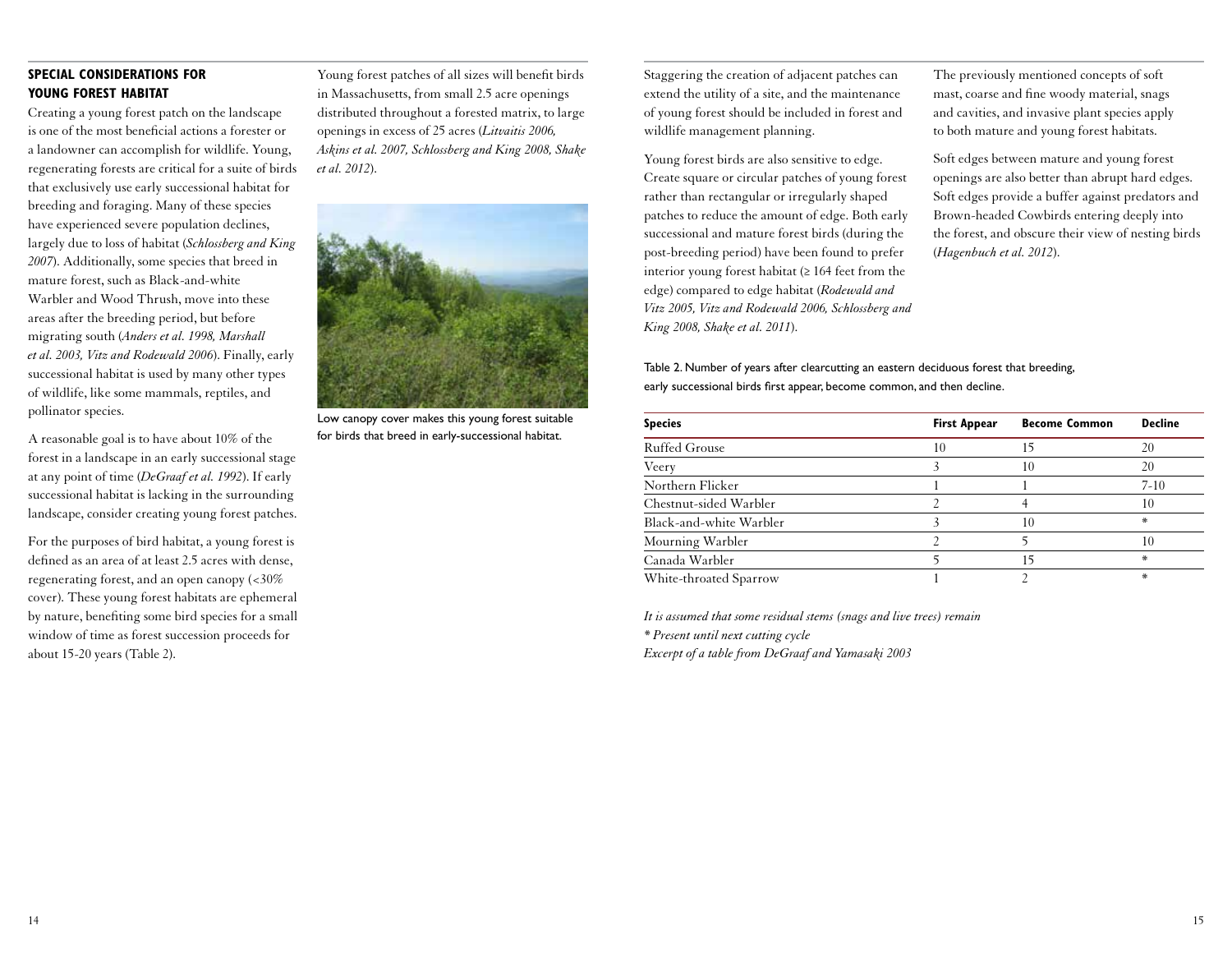# **ADVERSE IMPACTS OF DEER**

Many regions in Massachusetts have high densities of deer, which can have significant adverse ecological impacts. For example, large numbers of deer can overbrowse a forest interior, affecting the abundance, species composition, and density of understory vegetation and regenerating canopy trees. In turn, this can negatively affect the abundance and diversity of birds that nest and forage below the canopy (*McShea and Rappole 2000, DeCalestra 1994*).

While deer densities are particularly high in eastern Massachusetts, this issue is worth discussing statewide. Writing a bird plan is a great time to speak with landowners about the importance of deer densities on their forestland, and implications for bird species that they may be trying to promote.



#### **MOVING FORWARD**

Once you have evaluated a property by completing steps 1-3, ask yourself the following questions before making your management decisions:

- What are the bird habitat strengths and deficiencies across the ecoregion, landscape, and property?
- What birds are presently benefiting? What birds could or should be here?
- Is there unique habitat on the property? In the landscape? A stark lack of certain habitat, like young, early successional forest?
- Are there opportunities to leverage existing quality habitat to improve nearby deficiencies?
- Are there timber management priorities that can be used to leverage habitat creation, or that can be adjusted to maintain habitat elements?
- Does the habitat need to be enhanced? Doing nothing may be the most appropriate action.

Considering these and other questions can help identify areas of important habitat, prioritize stands for treatment, or help justify a complex management decision. All decisions involve a balancing act between habitat goals and timber objectives, so assigning value to particular habitat elements based on the assessment and the landowner's priorities is a critical consideration.

Every silvicultural application will have its pros and cons for a given bird or related group of birds. For practical purposes, the effects of management can be generalized into the following four categories of harvest intensity, each of which typically creates a forest condition that will benefit slightly different suites of birds. This content may be used to help select a harvest intensity to create specific habitat, or it may be used to identify the resulting habitat attributes likely to be created by a proposed harvest.



Snags are especially valuable to birds as foraging sites and potential nest cavity sites.

# **MANAGEMENT OPTION 0. Let It Grow**

When supported by current stand conditions, appropriate landscape context, and a landowner's objectives, "let it grow" can sometimes be the best option to promote bird habitat. When present, closed-canopied stands with well-developed midstory and understory layers — perhaps as the result of past management practices — are likely already providing quality forest bird habitat, and will continue to function without a harvest. Letting it grow shouldn't, however, mean "do nothing." In the absence of an impending timber harvest, there are many less intensive management activities that can serve to maintain or enhance the habitat quality currently provided by the stand, such as:

- Creating snags and future cavity trees throughout stands by girdling
- Increasing dead woody material on the forest floor
- Controlling invasive plant populations
- Supplemental planting of mast-producing shrubs
- Identifying legacy or wolf trees (e.g., trees with especially large size, cavities, shaggy bark, etc.)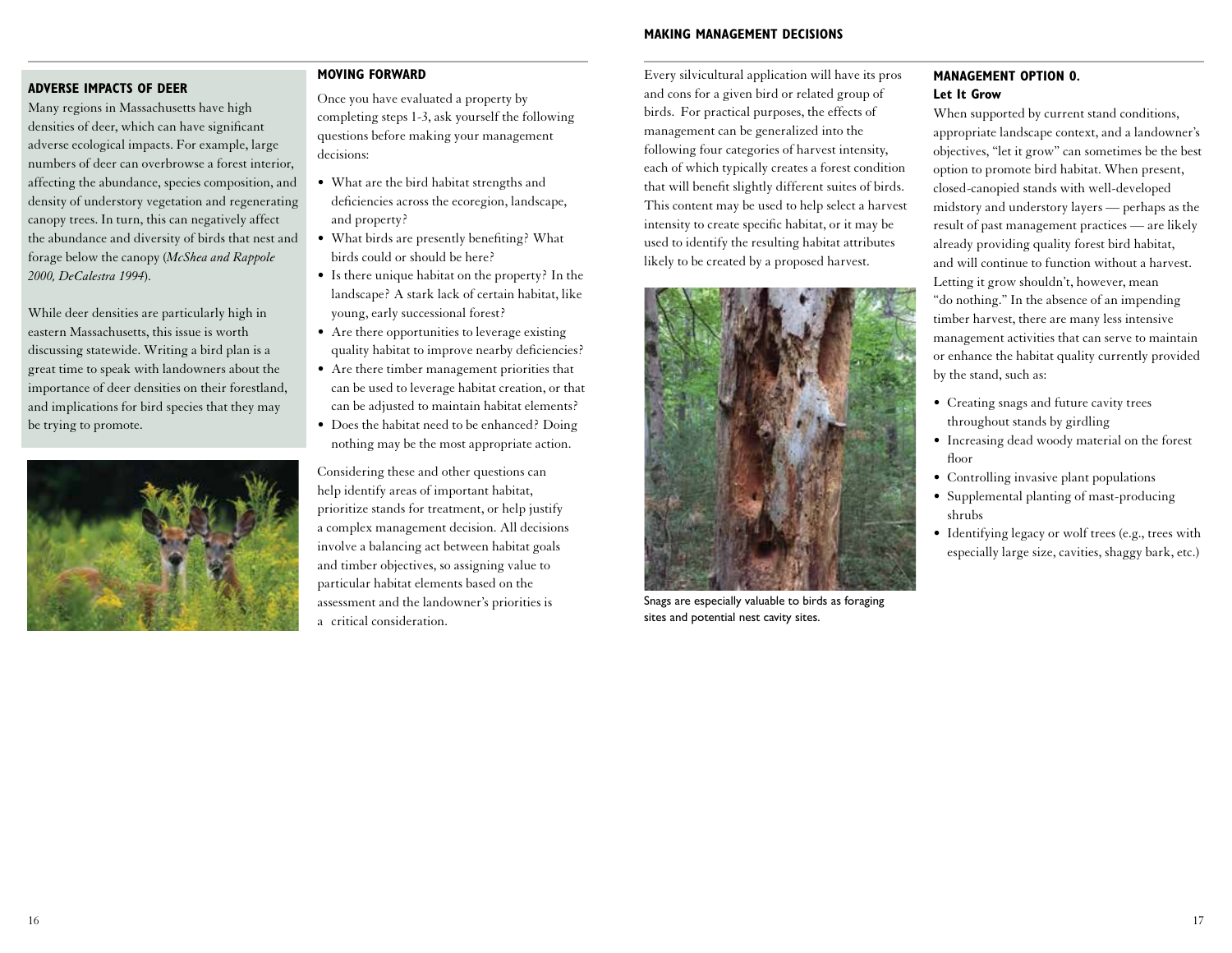# **MANAGEMENT OPTION 1. Low-Intensity Harvest**

A low-intensity harvest maintains a closedcanopied forest (>80%) while enhancing timber quality of existing stems. Understory and midstory layers may also be enhanced, favoring shade-tolerant tree species and understory plants. These types of harvests are meant to mimic small and infrequent natural disturbances, like wind-throw or ice storm damage, which create small scattered gaps in the canopy and increase growing space for residual crowns. Natural events would create snags and woody material, so these are appropriate considerations during harvest as well.

The decision to conduct a low-intensity harvest may represent a balance between managing for timber and mature forest habitat. Periodic harvests may occur while maintaining and gradually enhancing the habitat quality. These types of treatments favor birds that require mature, closed-canopied forests for breeding, such as Black-throated Green Warbler, Eastern Wood-pewee and Wood Thrush. Other important elements to consider are understory and midstory layers, snags, woody debris, and the softwood component.



Black-throated Green Warbler with nesting material

### **Attribute Enhancement**

- Locate gaps to release advance regeneration, remove clusters of high-risk, low-vigor, or low- value trees, and avoid sensitive sites
- Expand crop tree definition to include: - Tree species with special bird value
- (e.g., yellow birch and soft mast) - Trees with novel features (e.g.,
- cavities or large crowns for perching) - Underrepresented species (e.g., soft mast producers, softwood inclusions)
- Maintain or enhance an understory tree and shrub component for forage and cover (e.g., striped maple, hophornbeam, mountain laurel, hobblebush)
- Retain cavity and den trees

### **Compatible Silvicultural Treatments**

- Small Group  $( $0.3$  ac) and$ Single Tree Selection
- Shelterwood with Reserves
- Variable Retention Thinning
- Patch Selection

# **MANAGEMENT OPTION 2. Moderate Intensity Harvest**

When managing for birds, the moderate-intensity harvest category encompasses a broad range of silvicultural practices, all of which generally involve a regeneration event and a deliberate canopy retention somewhere between 30%-80%. Specific retention and regeneration systems will vary based on timber quality, markets, overstory species, regeneration target species, and myriad other factors. In terms of bird habitat, what these treatments all share is a marked increase in understory vegetation and widespread creation of gaps and openings of various sizes. This type of harvest may mimic a range of natural events to which birds have adapted, including widespread tree mortality due to pests or pathogens, which would create a significant number of snags and woody debris over time.

Depending on canopy retention and opening sizes, these types of treatments will benefit different birds. At the higher end of canopy retention, benefits may be kept intact for birds requiring closed-canopy forests for breeding, such as Black-Throated Green Warbler and Wood Thrush, and may in fact create optimal habitat for gap feeders like Eastern Wood-pewee. At the lower end of canopy retention, or with removals focused in larger groups or patches, young forest-obligates like Chestnut-sided Warbler will likely start to appear.



Eastern Wood-pewees flit out into canopy gaps when hunting for flying insects

### **Attribute Enhancement**

- Locate gaps and patches to release advance regeneration, remove clusters of high-risk, low-vigor, or low-value trees, and avoid sensitive sites
- Expand crop tree definition to include:
- Tree species with special bird value (e.g., yellow birch and soft mast)
- Trees with novel features (e.g., cavities or large crowns for perching)
- Underrepresented species (e.g., soft mast producers, softwood inclusions)
- Maintain an understory tree and shrub component for forage and cover (e.g., striped maple, hophornbeam, mountain laurel, hobblebush)
- Retain cavity and den trees

### **Compatible Silvicultural Treatments**

- Small Group (<0.3 ac) Selection
- Shelterwood with Reserves
- Expanding Gap Shelterwood
- Patch Selection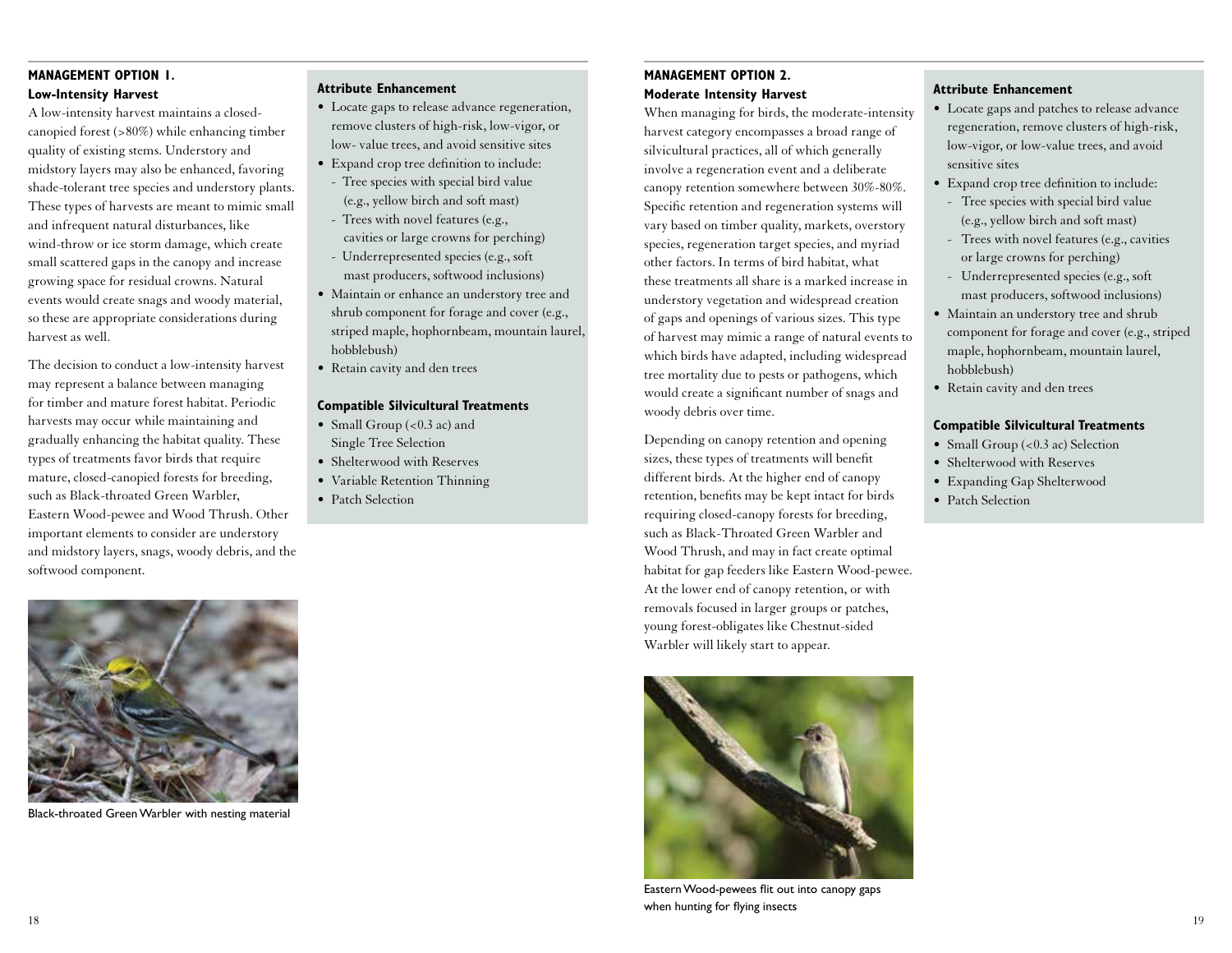Table 3. Modified Attributes and Bird Species That May Benefit from a Low- to Moderate-Intensity Harvest

| <b>Modified Attributes</b>                 | <b>Duration</b><br><b>Post-treatment</b> | <b>Focal Bird Species That Benefit</b> |  |
|--------------------------------------------|------------------------------------------|----------------------------------------|--|
| Improved foraging gaps in midstory         | $1-30$ years                             | Eastern Wood-pewee                     |  |
| Increased understory density               | $3-15$ years                             | Black-throated Blue Warbler            |  |
|                                            |                                          | Canada Warbler                         |  |
|                                            |                                          | Ruffed Grouse                          |  |
|                                            |                                          | Veery                                  |  |
|                                            |                                          | Wood Thrush                            |  |
| Enhanced softwood component                | $5 + \text{years}$                       | Black-throated Green Warbler           |  |
|                                            |                                          | Canada Warbler                         |  |
|                                            |                                          | White-throated Sparrow                 |  |
| Increased growth and vigor in canopy trees | $5 + \text{years}$                       | Black-and-white Warbler                |  |
|                                            |                                          | Wood Thrush                            |  |
| Increased midstory density                 | $15 + \text{years}$                      | Canada Warbler                         |  |
|                                            |                                          | Wood Thrush                            |  |
| Retained or created snags/cavity trees     | $5 + \text{years}$                       | Northern Flicker                       |  |
|                                            |                                          | Yellow-bellied Sapsucker               |  |

### **MANAGEMENT OPTION 3. HIGH-INTENSITY HARVEST**



Clearcut 1 year post cut. What initially appears extreme will become great habitat for early successional bird species as the understory regenerates.

Either a lack of young forest habitat on the landscape, or the lack of an alternative management option for a degraded stand, may lead to the decision to conduct a high-intensity harvest. This treatment is designed to create a large area of young forest, reducing the canopy cover to 0%-30%. This option approximates stand-replacing natural events like tornadoes and forest fires, and it also replicates a historically widespread cutting practice that benefited a suite of birds that are now categorically in decline.

### **Size and Shape**

- An area of 2.5 acres is a minimum to be of high value for early successional birds
- Larger areas are even better, upwards of 25 acres or more
- Minimize the amount of edge relative to area. Circles are best; squares are better than long, thin strips

### **Degree of Structural Complexity**

- Include parts of vertical structure like snags and larger perch trees, evenly distributed Larger openings may retain groups of legacy trees
- Retain soft mast as this will contribute to structure as well as add to the diversity and temporal availability of forage
- Minimize non-native, invasive species
- Allow for advanced regeneration of timber species, shrubs, and herbaceous growth
- Retain similar levels of course woody debris, and piles of fine woody debris

# **Suggestions for a Strategic Location**

- Avoid disrupting contiguous mature forest by creating young forest at an existing edge, or near an open wetland
- Build off of existing early successional habitat, such as powerline corridors or abandoned beaver ponds
- Consider a gradient of age classes by creating new young forest adjacent to sapling/pole stands
- Consider clearing a stand of degraded timber quality due to high grading, ice damage, disease, etc.
- Consider creating young forest on poor growing sites, which will extend its longevity. Regenerating old fields also last longer as young forest than a recently cut forest
- Cut aspen (quaking and bigtooth) to create dense thickets of root-sprouts that are particularly beneficial to Ruffed Grouse

### **Compatible silvicultural treatments**

- Clearcut/Clearcut with Reserves
- Seed Tree
- Overstory Removal in 2-Cut Shelterwood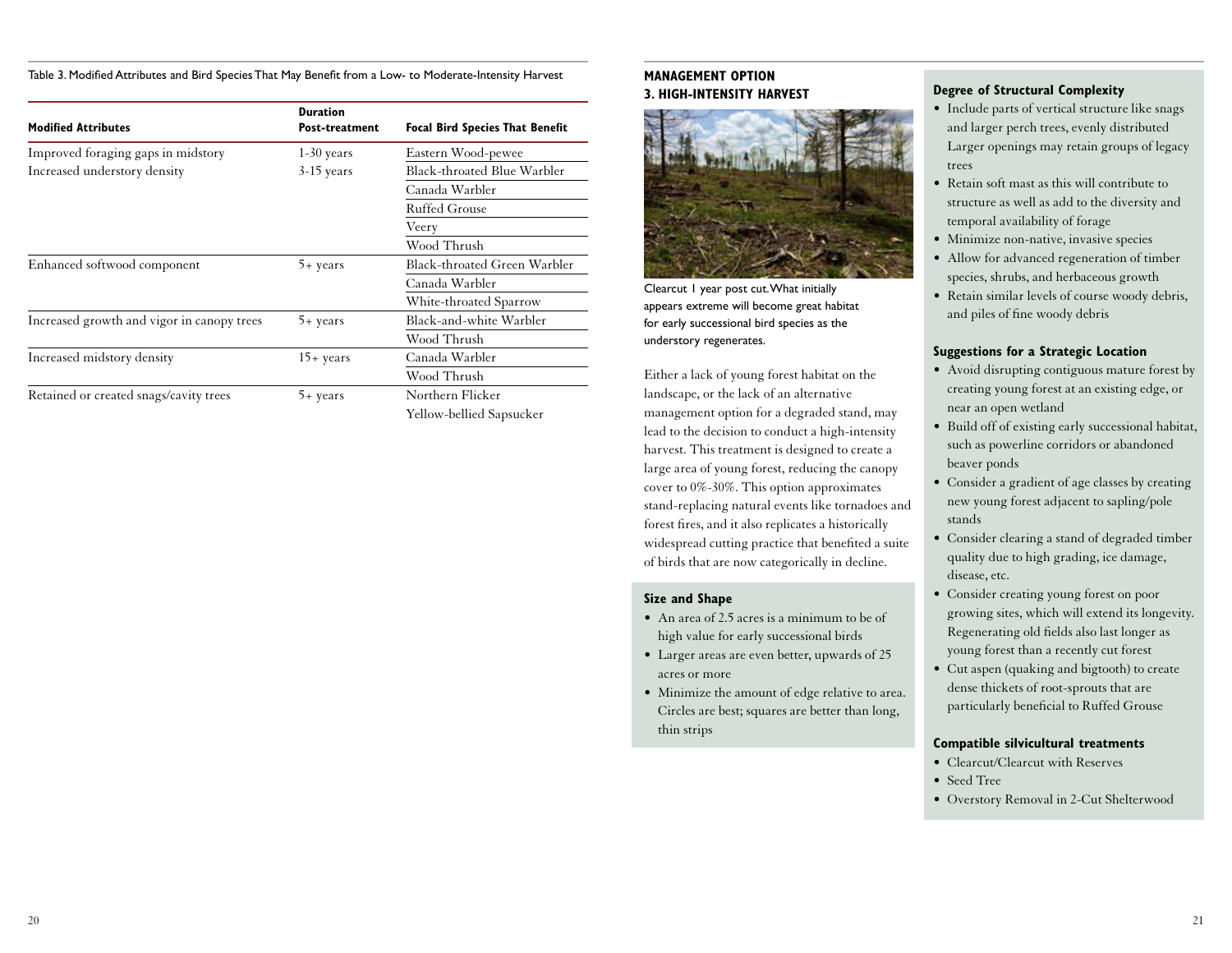#### **Focal Species Disturbance Associations**

Table 4. Focal Species Disturbance Associations\*

| Natural<br><b>Disturbance</b><br>Regime                                                                  | Management<br><b>Objective</b>                                                                                                                          | <b>Canopy Cover</b>             | <b>Deciduous to</b><br><b>Mixed Forest</b>                                                                                                                                   | <b>Coniferous to</b><br><b>Mixed Forest</b> |
|----------------------------------------------------------------------------------------------------------|---------------------------------------------------------------------------------------------------------------------------------------------------------|---------------------------------|------------------------------------------------------------------------------------------------------------------------------------------------------------------------------|---------------------------------------------|
| Stand-<br>replacing<br>disturbances<br>$>2.5$ acres in<br>size                                           | Maintain<br>patches<br>of young<br>forest, 5-15<br>years old,<br>$>2.5$ acres in<br>size                                                                | Open<br>$(0\% - 30\%)$          | <b>Eastern Towhee</b><br>Chestnut-sided Warbler<br>Mourning Warbler<br>Ruffed Grouse<br>American Woodcock†<br>Brown Thrasher<br>Northern Bobwhite†<br>Northern Flicker       | Mourning Warbler<br>Northern Bobwhite†      |
| Canopy gaps<br>and pockets<br>of regen-<br>eration 0.25-<br>$0.75$ acres in<br>size                      | Create<br>canopy<br>gaps to<br>encouage<br>dense.<br>regeneration<br>in pockets<br>$0.25 - 0.75$<br>acres in size                                       | Intermediate<br>$(30\% - 80\%)$ | Black-and-white Warbler<br><b>Black-throated Blue</b><br>Warbler<br>Canada Warbler<br>Eastern Wood-pewee<br><b>Ruffed Grouse</b><br>Veery<br>Wood Thrush<br>Northern Flicker | White-throated Sparrow<br>Canada Warbler    |
| Small and<br>infrequent<br>disturbances<br>that main-<br>tain an aver-<br>age of $>80\%$<br>canopy cover | Minimize<br>gap size and<br>frequency.<br>Favor large,<br>old trees<br>and snags.<br>Maintain<br>$>80\%$<br>average<br>canopy<br>cover in the<br>stand. | Closed<br>$(80\% - 100\%)$      | Black-and-white Warbler<br>Black-throated Blue<br>Warbler<br>Canada Warbler<br>Eastern Wood-pewee<br>Wood Thrush<br>Yellow-bellied Sapsucker                                 | <b>Black-throated Green</b><br>Warbler      |

# **Bird-friendly Best Management Practices**

With or without bird-conscious practices spelled out in a forest management plan, there are Birdfriendly Best Management Practices (BBMPs) that may be implemented during any timber harvest that will benefit forest-breeding birds:

- *Time of Year* If possible, operate outside of the breeding season (mid-April to late August in Massachusetts), as to not disrupt mating behavior, destroy nests, or alter quality habitat after birds have chosen their territories.
- *Roads and Trails* Keep woods roads and skid trails <20 feet wide, and incorporate bends and twists on long straightaways. Wider roads have been shown to have a fragmentation effect to strictly interior forest species, such as the Wood Thrush and Ovenbird, and long stretches of straight roads are favorable corridors for Brown-headed Cowbird to travel into forest interiors.
- *Leave it messy* Avoid a park-like condition; leave some tops, slash, and course woody material that can be used as cover, singing perches, and foraging substrates.
- *Follow normal BMPs* A number of bird species rely on forested swamps and other wetland habitat such as stream banks for breeding. Following basic Forestry Best Management practices that protect wetlands will help these birds. Avoid disturbing existing tip-ups, stumps, and logs and snags during harvesting operations.

### **COMPANION DOCUMENTS AND ADDITIONAL RESOURCES**

This and other Foresters for the Birds information, as well as any updates, will be available on the website at www.masswoodlandsinstitute.org/programs/ foresters-for-the-birds.

The following resources are also of importance:

- *Birds with Silviculture in Mind: A Pocket Guide to Focal Birds for Massachusetts Foresters* – A quick-reference, full-color look at each of the Focal Birds.
- *Mass Audubon Breeding Bird Atlas 2* www.massaudubon.org/birdatlas/bba2 Read all about each bird species, including our priority birds, and the science behind what is causing population declines.
- *Mass Audubon State of the Birds reports* www.massaudubon.org/our-conservationwork/wildlife-research-conservation/state wide-bird-monitoring/state-of-the-birds A summary of the findings of the Breeding Bird Atlas, including case studies on a representative species of different habitat types.
- A sample management plan, habitat assessment forms, and inventory procedures can be found at http://bit.ly/2e6p4q0.

*\* Focal Birds are grouped according to habitat features they strongly associate with. They may be found in a wider variety of conditions than shown here.*

*† These species require other nearby habitat types in addition to early successional forest.*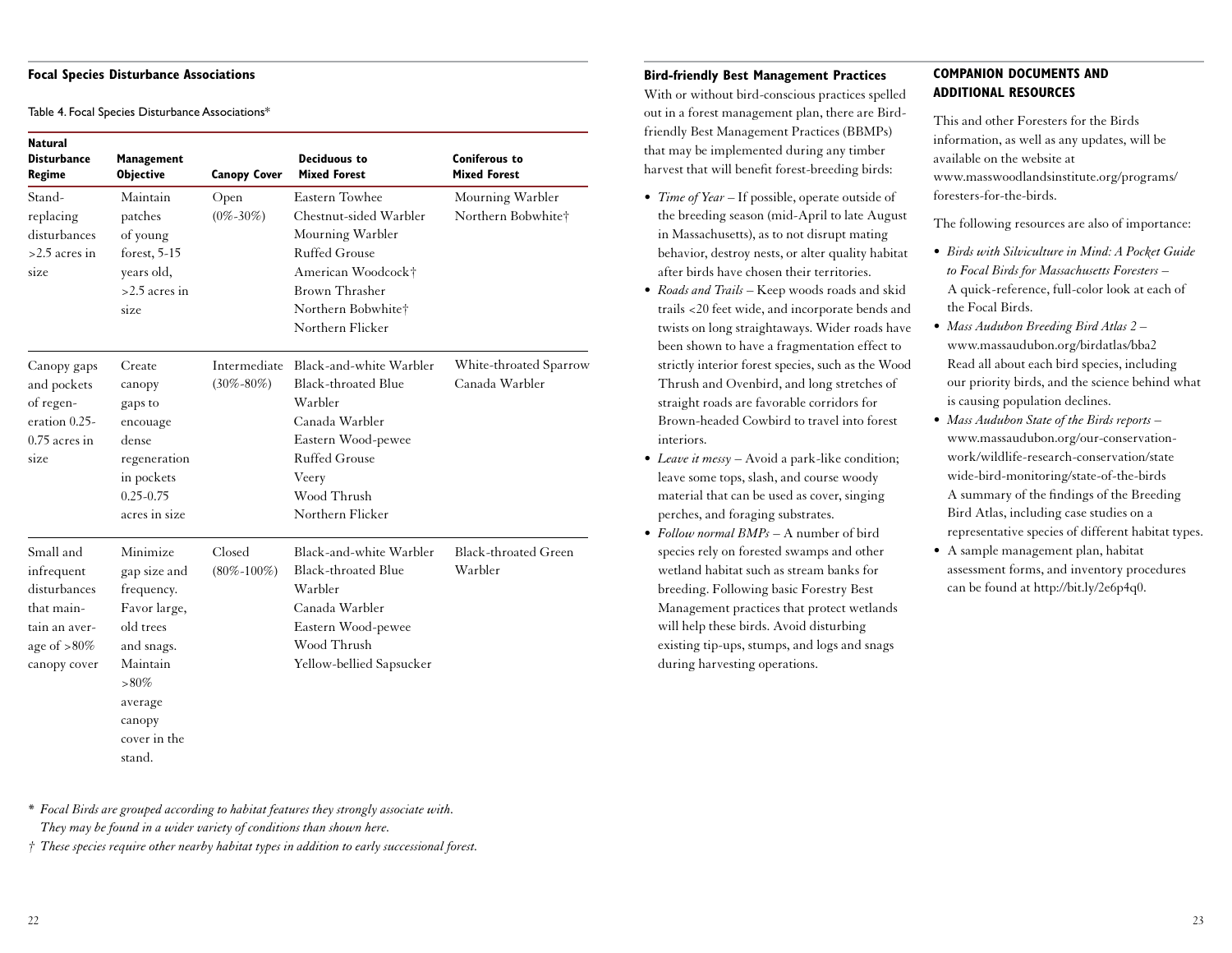# **Credits**

The Massachusetts Foresters for the Birds program, including this document, was adapted from the original program created in Vermont. This was done in consultation with Audubon Vermont.

Contact your DCR Service Forester or Mass Audubon with questions about how to become involved in the Foresters for the Birds program, or for further assistance, search online for "MA DCR Service Forestry" or visit http://masswoodlandsinstitute.org/programs/foresters-for-thebirds.

#### **Work Cited**

Anders, A.D., J. Faaborg, and F.R. Thompson III. 1998. "Postfledging dispersal, habitat use, and home-range size of juvenile Wood Thrushes." The Auk 115: 349-358.

Askins, R.A., B. Zuckerberg, and L. Novak. 2007. "Do the size and landscape context of forest openings influence the abundance and breeding success of shrubland songbirds in southern New England?" Forest Ecology and Management 250: 137-147.

Chalfoun, A.D., M.J. Ratnaswamy, and F.R. Thompson III. 2002. "Songbird nest predators in forest-pasture edge and forest interior in a fragmented landscape." Ecological Applications 12: 858-867.

DeCalesta, D.S. 1994. "Effect of white-tailed deer on songbirds within managed forests in Pennsylvania." Journal of Wildlife Management 58: 711-718.

DeGraaf, R.M., and M. Yamasaki. 2003. "Options for managing early-successional forest and shrubland bird habitats in the northeastern United States." Forest Ecology and Management 127: 41-54.

DeGraaf, R.M., M. Yamasaki, W.B. Leak, and J.W. Lanier. 1992. "New England Wildlife: Management of Forested Habitats." General

Technical Report NE-144. USDA Forest Service, Northern Forest Experiment Station, Radnor, Pa.

- Hagan, J.M. and A.L. Meehan. 2002. "The effectiveness of stand-level and landscape-level variables for explaining bird occurrence in an industrial forest." Forest Science 48: 231-242. Hagenbuch, S., K. Manaras, N. Patch, J. Shallow, K. Sharpless, M. Snyder, and K. Thompson. 2012. "Managing your woods with birds in mind: a Vermont landowner's guide." Audubon Vermont and the Vermont Department of Forests, Parks, and Recreation. Holmes, R.T. and S.K. Robinson. 1981. "Tree species preferences of foraging insectivorous birds in a northern hardwoods forest." Oecologia 48: 31-35.
- Holway, D.A. 1991. "Nest-site selection and the importance of nest concealment in the black-throated blue warbler." The Condor 93: 575-581.

Howell, C.A., W.D. Dijak, and F.R. Thompson III. 2007. "Landscape context and selection for forest edge by breeding Brown-headed Cowbirds." Landscape Ecology 22: 273-284. Ingold, J.L., and M.J. Craycraft. 1983. "Avian frugivory on honeysuckle (Lonicera) in

southwestern Ohio in fall." The Ohio Journal of Science 83: 256-258.

Litvaitis, J.A. 2006. "Looking Beyond Property Boundaries – Landscape and Regional Considerations for Managing Early-Successional Habitats" in J.D. Oehler et al., editors. Managing Grasslands, Scrublands, and Young Forest Habitats for Wildlife: A Guide for the Northeast. The Northeast Upland Habitat Technical Committee, Massachusetts Division of Fisheries and Wildlife.

Marshall, M.R., J.A. DeCecco, A.B. Williams, G.A. Gale, and R.J. Cooper. 2003. "Use of regenerating clearcuts by late-successional bird species and their young during the postfeldging period."

Forest Ecology and Management 183: 127-135. McShea, W.J., and J.H. Rappole. 2000. "Managing the abundance and diversity of breeding bird populations through manipulation of deer populations." Conservation Biology 14: 1161-1170.

Niemi, G.J., and M.E. McDonald. 2004. "Application of ecological indicators." Annual Review of Ecology, Evolution, and Systematics 35: 89-111.

Ortega, Y.K., and K.S. McKelvey. 2006. "Invasion of an exotic forb impacts reproductive success and site fidelity of a migratory songbird." Oecologia 149:340-351.

Rodewald, A.D., and A.C. Vitz. 2005. "Edgeand area-sensitivity of shrubland birds." Journal of Wildlife Management 69: 681-688.

Rosenberg, K.V., R.S. Hames, R.W. Rohrbaugh Jr., S. Barker Swarthout, J.D. Lowe, and A.A. Dhondt. 2003. "A land manager's guide to improving habitat for thrushes." The Cornell Lab of Ornithology.

Schlossberg, S., and D.I. King. 2007. "Ecology and management of scrub-shrub birds in New England: a comprehensive review." Report submitted to the U.S. Department of Agriculture Natural Resource Conservation Service, Resource Inventory and Assessment Division.

Schlossberg, S., and D.I. King. 2008. "Are shrubland birds edge specialists?" Ecological Applications 18: 1325-1330.

Schmidt, K.A., and C.J. Whelan. 1999. "Effects of exotic Lonicera and Rhamnus on Songbird Nest Predation." Conservation Biology 13: 1502-1506.

Shake, C.S., C.E. Moorman, and M.R. Burchell II. 2008. "Cropland edge, forest succession, and landscape affect shrubland bird nest predation." Journal of Wildlife Management 75: 825-835.

Shake, C.S., C.E. Moorman, J.D. Riddle, and M.R. Burchell II. 2012. "Influence of patch size and shape on occupancy by shrubland birds." The Condor 114: 268-278.

Small, R.J., and H.D. Rusch. 1989. "The natal dispersal of ruffed grouse." The Auk 106: 72-89.

Tittler, R., M.-A. Villard, and L. Fahrig. 2009. "How far do songbirds disperse?" Ecography 32: 1051-1061.

Thompson, J., K.F. Lambert, D. Foster, M. Blumstein, E. Broadbent, and A. Zambrano. 2014. "Changes to the land: four scenarios for the future of the Massachusetts Landscape." Harvard Forest. Harvard University. Petersham, Massachusetts.

Vitz, A.C., and A.D. Rodewald. 2006. "Can regenerating clearcuts benefit mature-forest songbirds? An examination of post-breeding ecology." Biological Conservation 127: 477-486.

#### **Photo Credits**

Forest and habitat photos were provided courtesy of Aaron Worthley, Kristen Sharpless, Steve Hagenbuch, Roy Pilcher, Charley Eiseman, Mark Thorne, Jeffrey Ritterson, and Wendy Sweetser Ferris.

Sheila Carroll: Wood Thrush (3); Gerard Dewaghe: Mourning Warbler (4) Heather F: Cowbird chick with Song Sparrow (3) / CC BY-NC-SA 2.0; John Harrison: Deer (16); David Larson: Canada Warbler (3); Paul McCarthy: Northern Bobwhite (3); Howard Patterson: Black-throated Green Warbler with nesting material (18) / CC BY-NC-SA 2.0; Patricia Pierce: Brown Thrasher (3) / CC BY 2.0; Michael Ross: Wood Thrush nest (7); Kenneth Cole Schneider: Eastern Wood-pewee on branch (19); Sandy Selesky: Pileated Woodpecker cavity nest (13); Matt Tillet: male Brown-headed Cowbird (8).